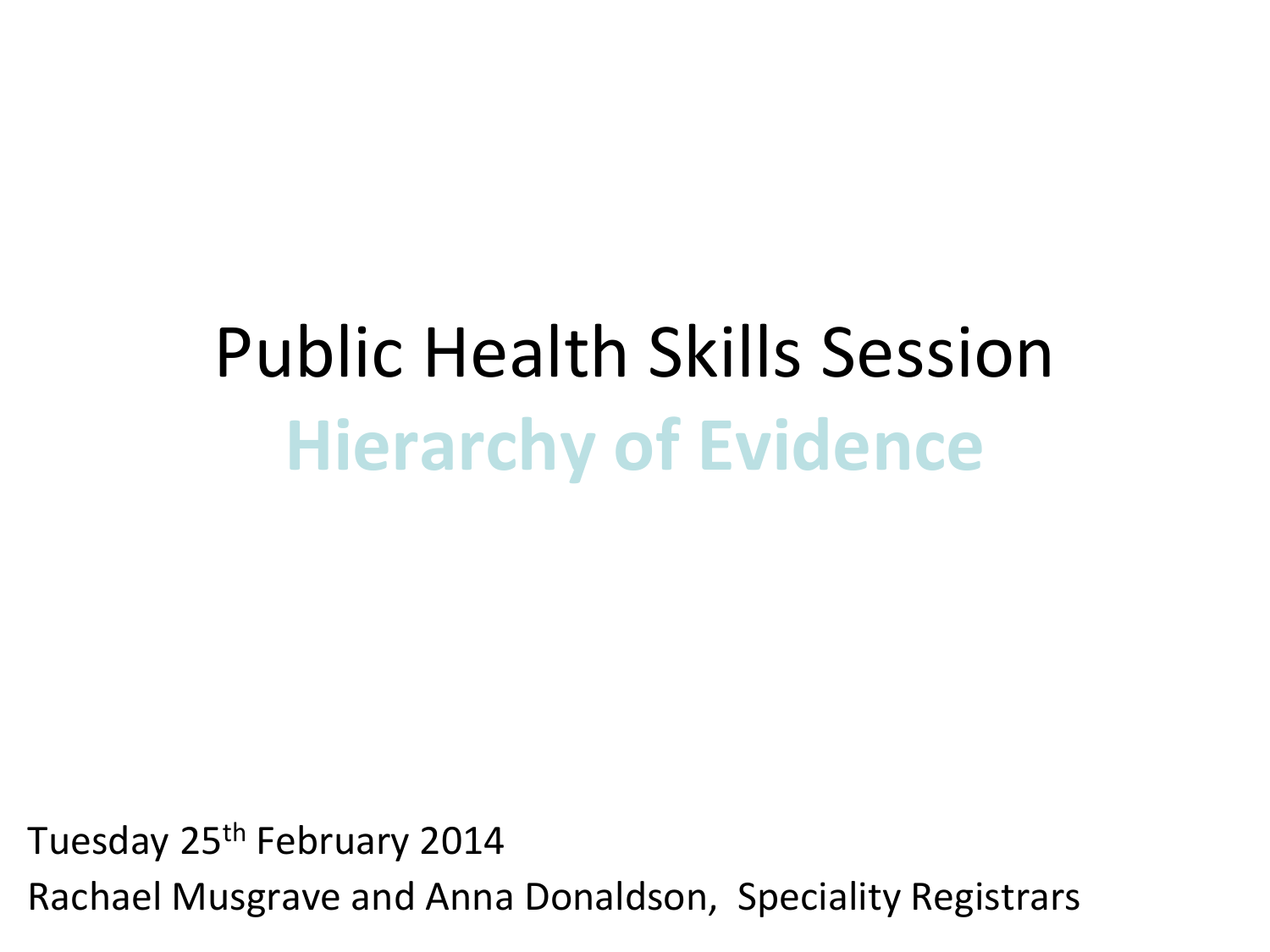# **By the end of the session…**

- Understanding of the hierarchy of evidence.
- Characteristics of key research methodologies.
- Issues and challenges.
- Where to go for more information.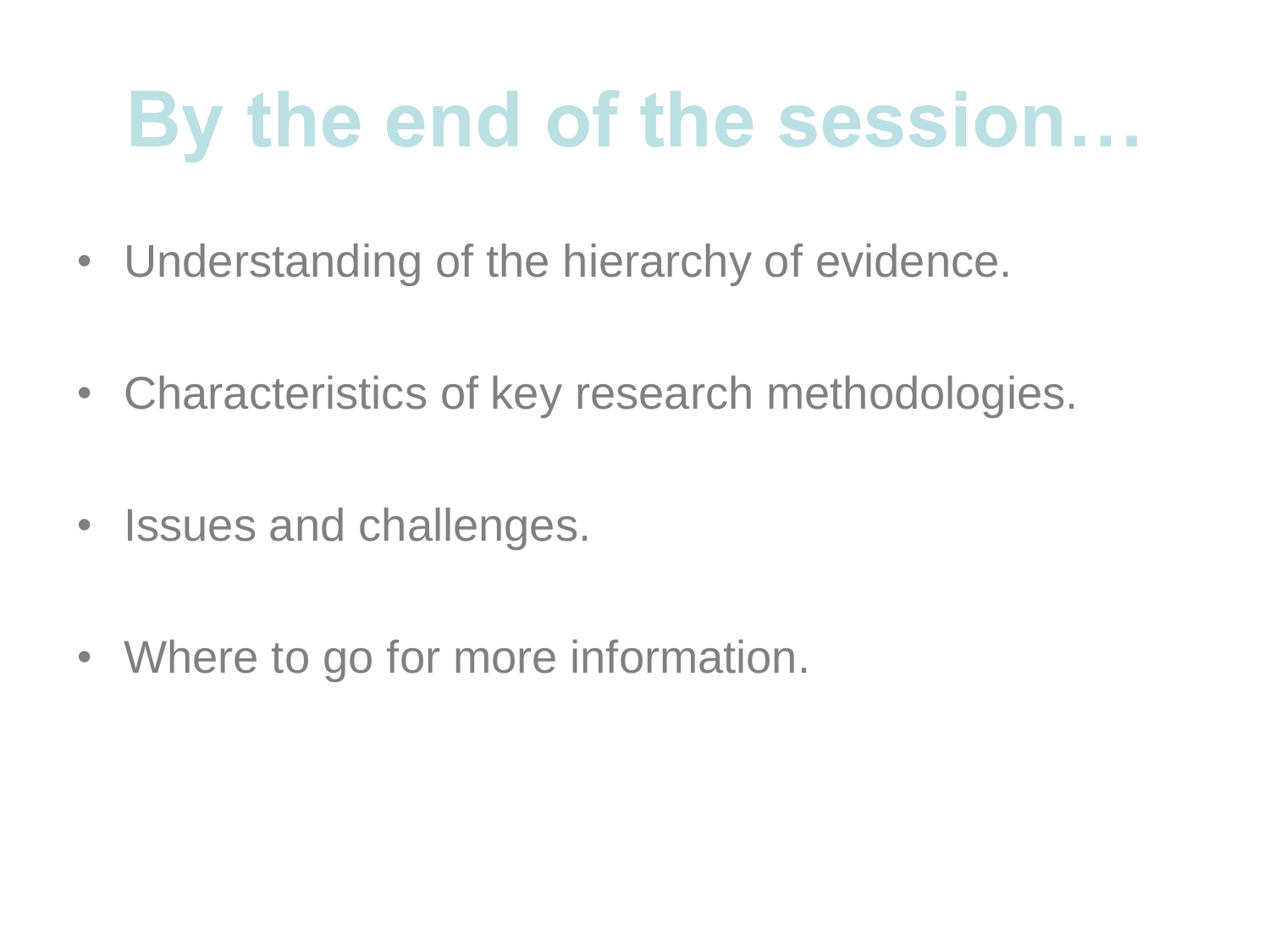#### **What is the Hierarchy of Evidence?**

- Ranks research methodologies according to their validity.
- Evidence based medicine/practice.
- A variety of grading systems for evidence and recommendations is currently in use. The system used is usually defined at the beginning of any guidelines publication.
- The hierarchy of evidence and the recommendation gradings relate to the strength of the literature.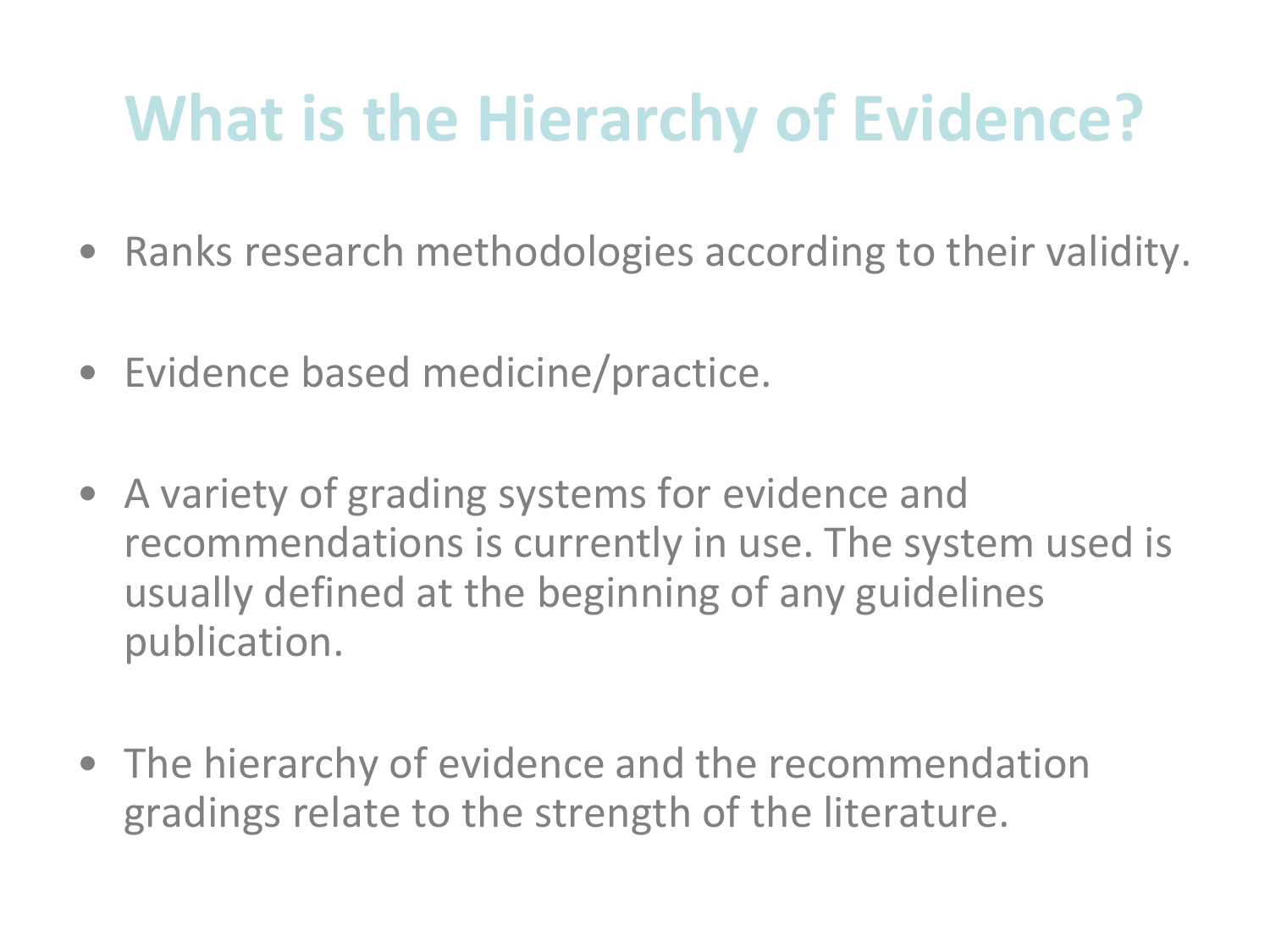### **Systematic Review**

- Defining an appropriate question.
- Searching the literature.
- Assessing the studies for eligibility, quality and findings.
- Combining the results to provide a 'bottom line'.
- Placing the findings in context.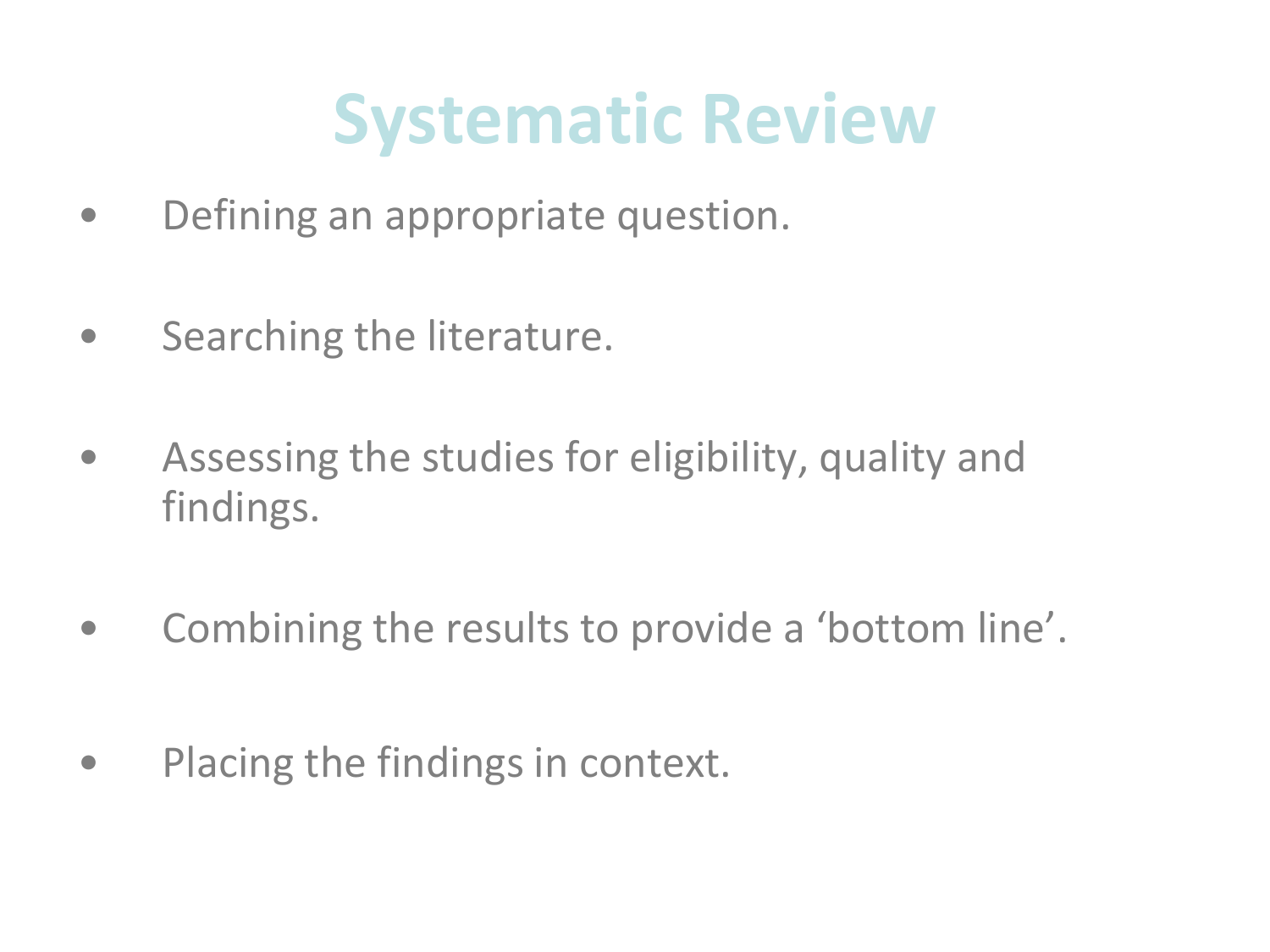#### **RCT**

- Evaluates the effect of a specific treatment or practice.
- The intervention being tested is allocated to a group of two or more study subjects (individuals, households, communities).
- Subjects are followed prospectively to compare the intervention vs. the control (standard treatment, no treatment or placebo). Randomisation is a key feature.
- Looks for incidence or treatment effect in the two groups.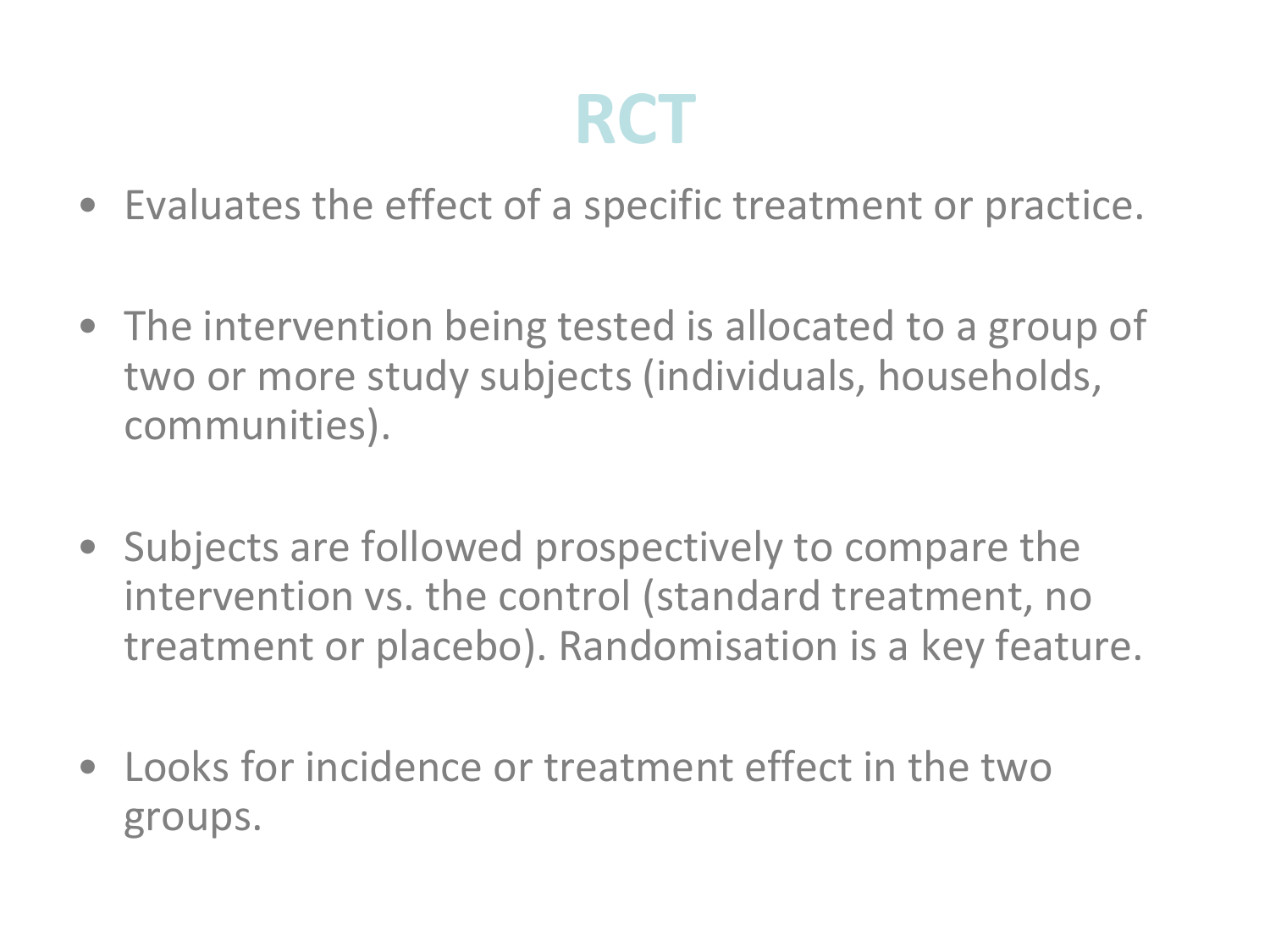### **Cohort Study**

- A group of people are followed over many years to ascertain how variables (such as smoking habits, exercise, occupation and geography) may affect outcome.
- They may be prospective or retrospective. Bias is however an issue with retrospective studies but prospective studies are expensive.
- The incidence of disease in the exposed group is then compared to the incidence of disease in an unexposed group, and a relative risk (incidence risk or incidence rate) is calculated to assess whether the exposure and disease are causally linked.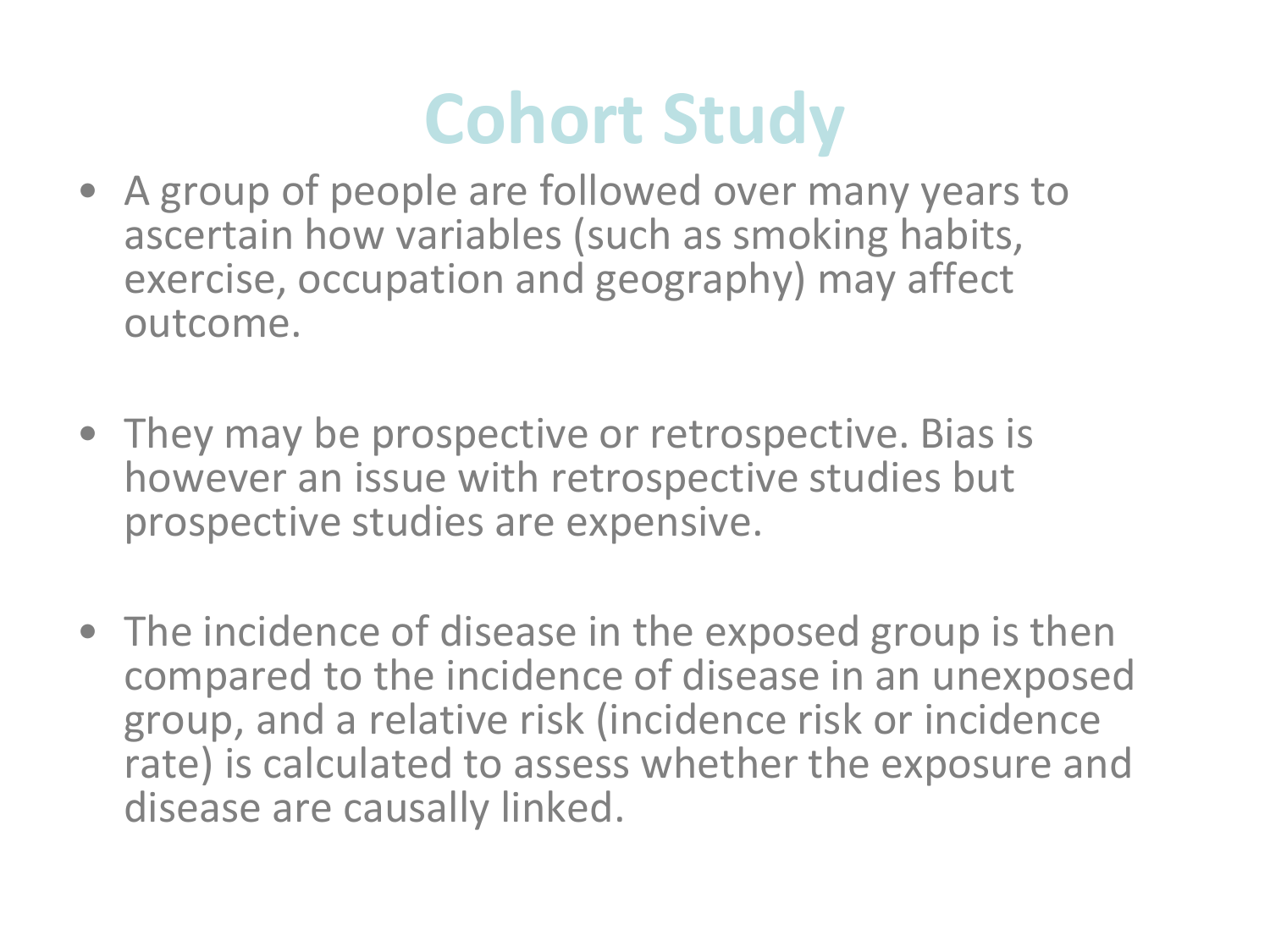#### **Case-Control Study**

- Starts with the identification of a group of cases:
	- individuals with a particular health outcome in a given population and;
	- a group of controls (e.g. individuals without the health outcome).
- Participants are matched.
- Good for rare diseases, cost effective but prone to bias.
- The odds ratio (OR) is used in case-control studies to estimate the strength of the association between exposure and outcome.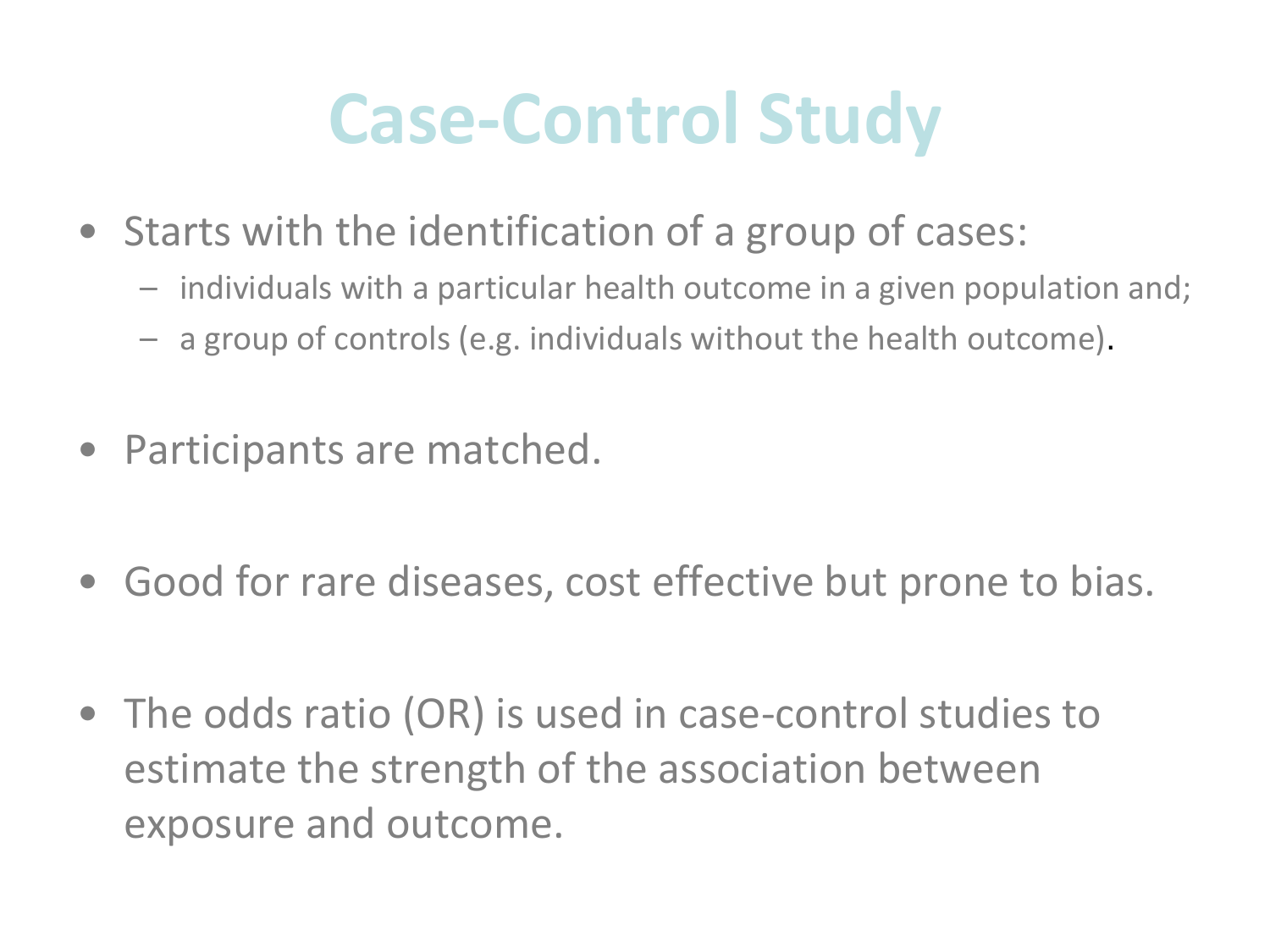### **Cross Sectional Study**

- Data are collected on the whole study population at a single point in time to examine the relationship between disease (or other health related state) and other variables of interest.
- This methodology can be used to assess the burden of disease or health needs of a population, for example, and is therefore particularly useful in informing the planning and allocation of health resources.
- The main outcome measure obtained from a crosssectional study is prevalence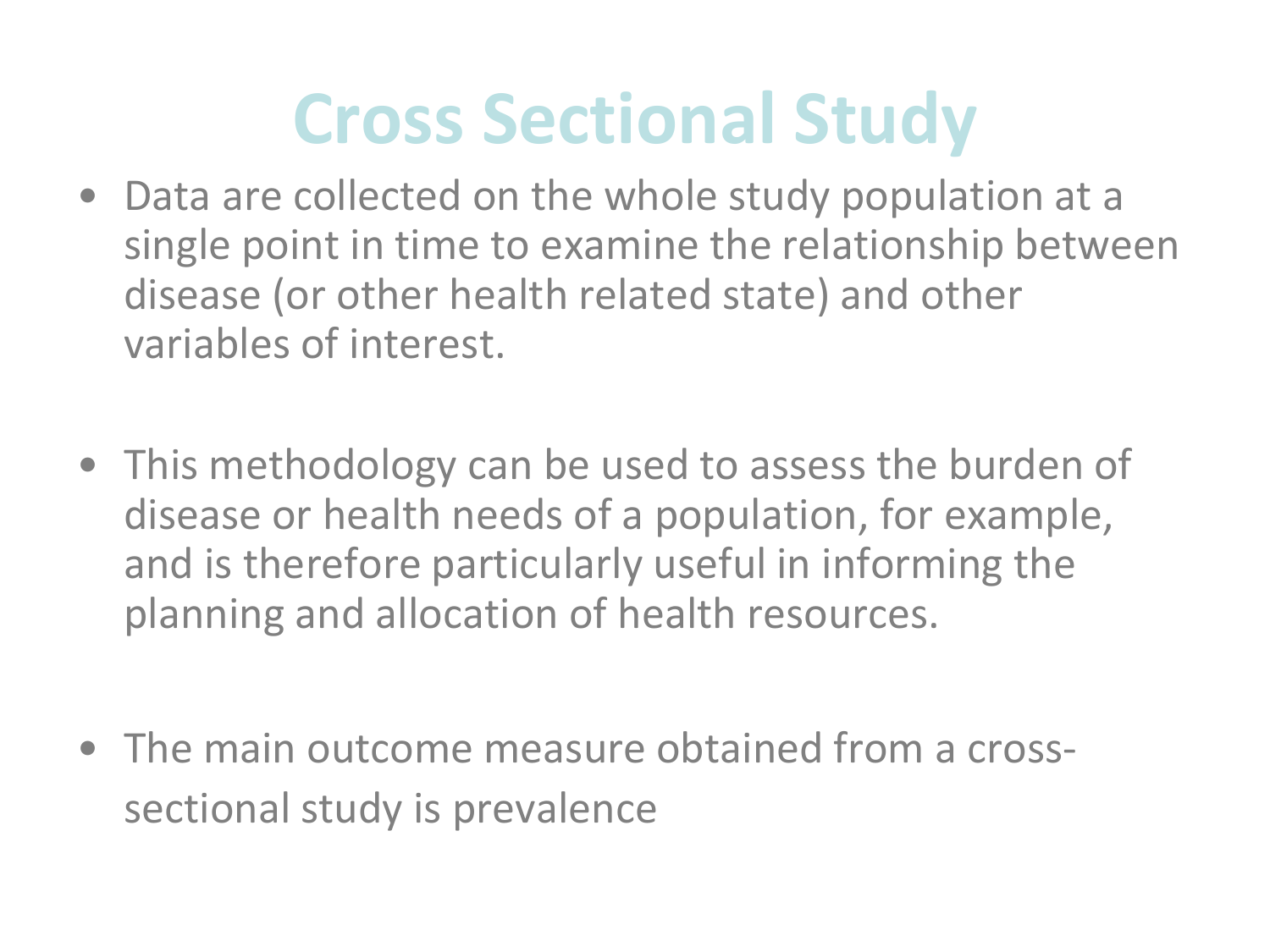

- The case report is a specific type of research design that reports on an aspect of the management of one or two patients or situations.
- Useful in rare cases or for management of cases or situations.
- Multiple case reports may be used to generate case series.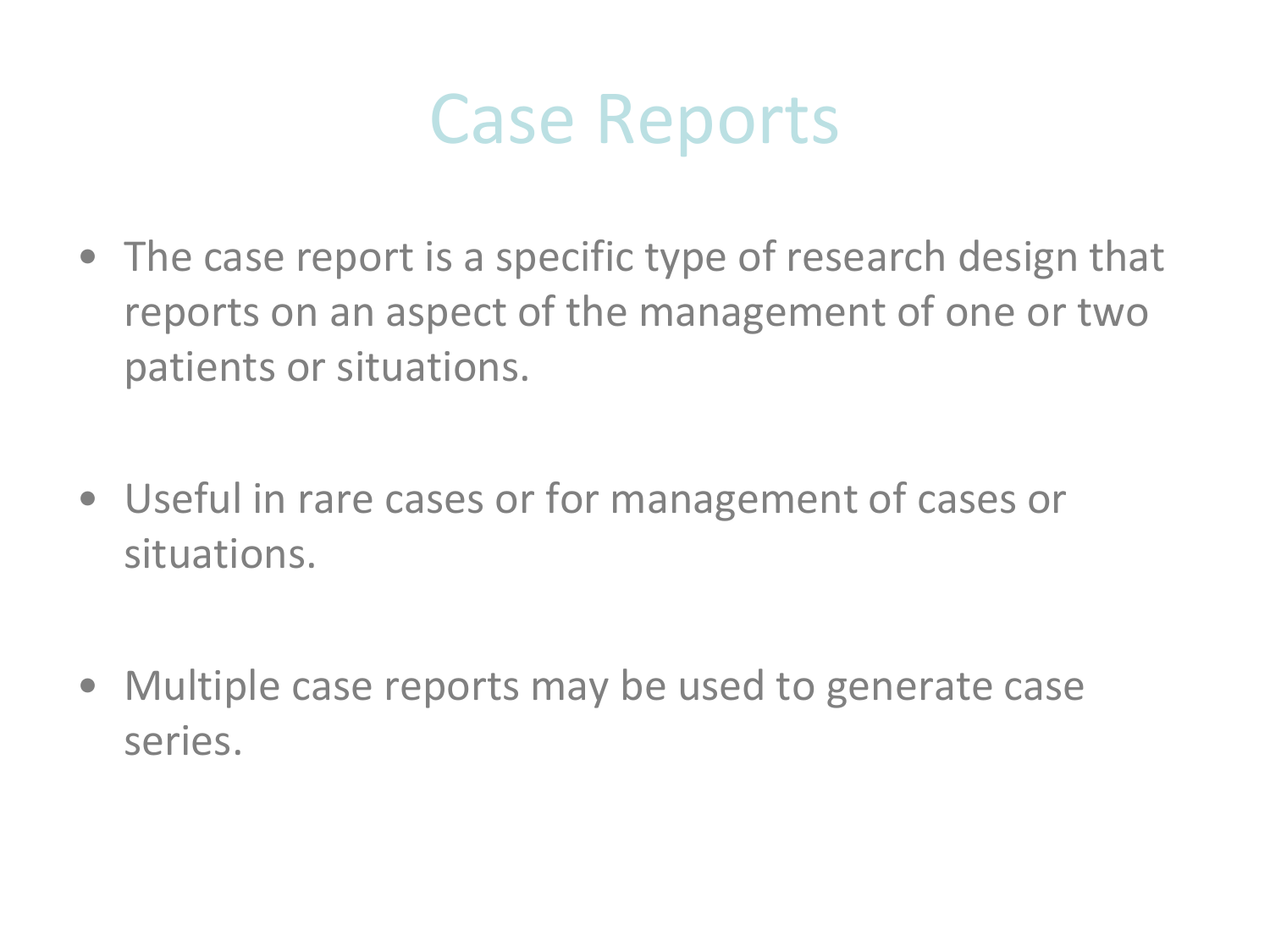

- Produced by government, academics, business and industry in print and electronic formats, not controlled by commercial publishers.
- Includes: government publications, reports, statistical publications, newsletters, fact sheets, working papers, technical reports, conference proceedings, policy documents and protocols and bibliographies.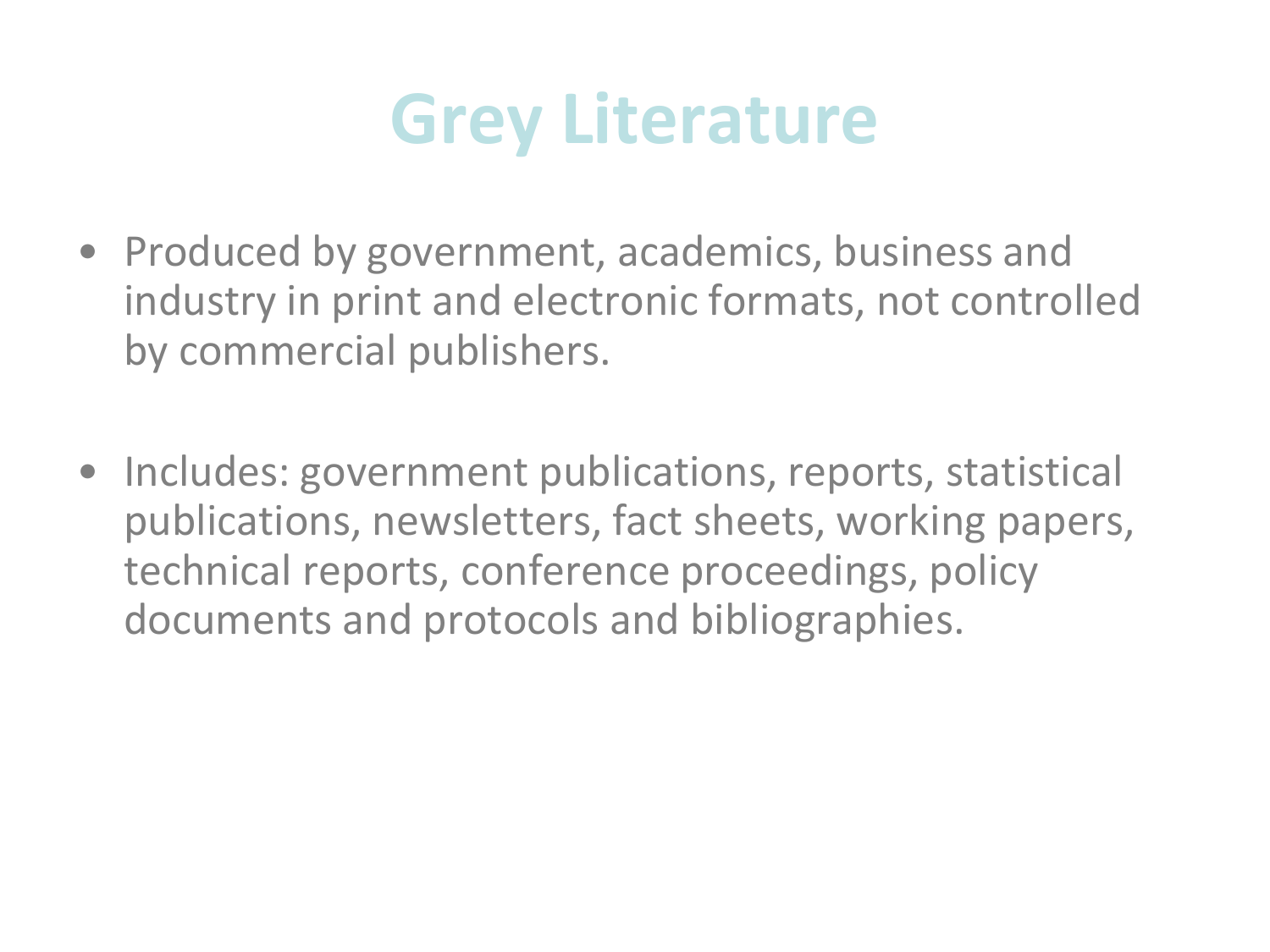### **Opinions and anecdotal evidence**

- Expert.
- Organisational.
- Individual (opinion and personal experience).
- Non scientific and non statistical evidence.
- Reports, observations, word of mouth.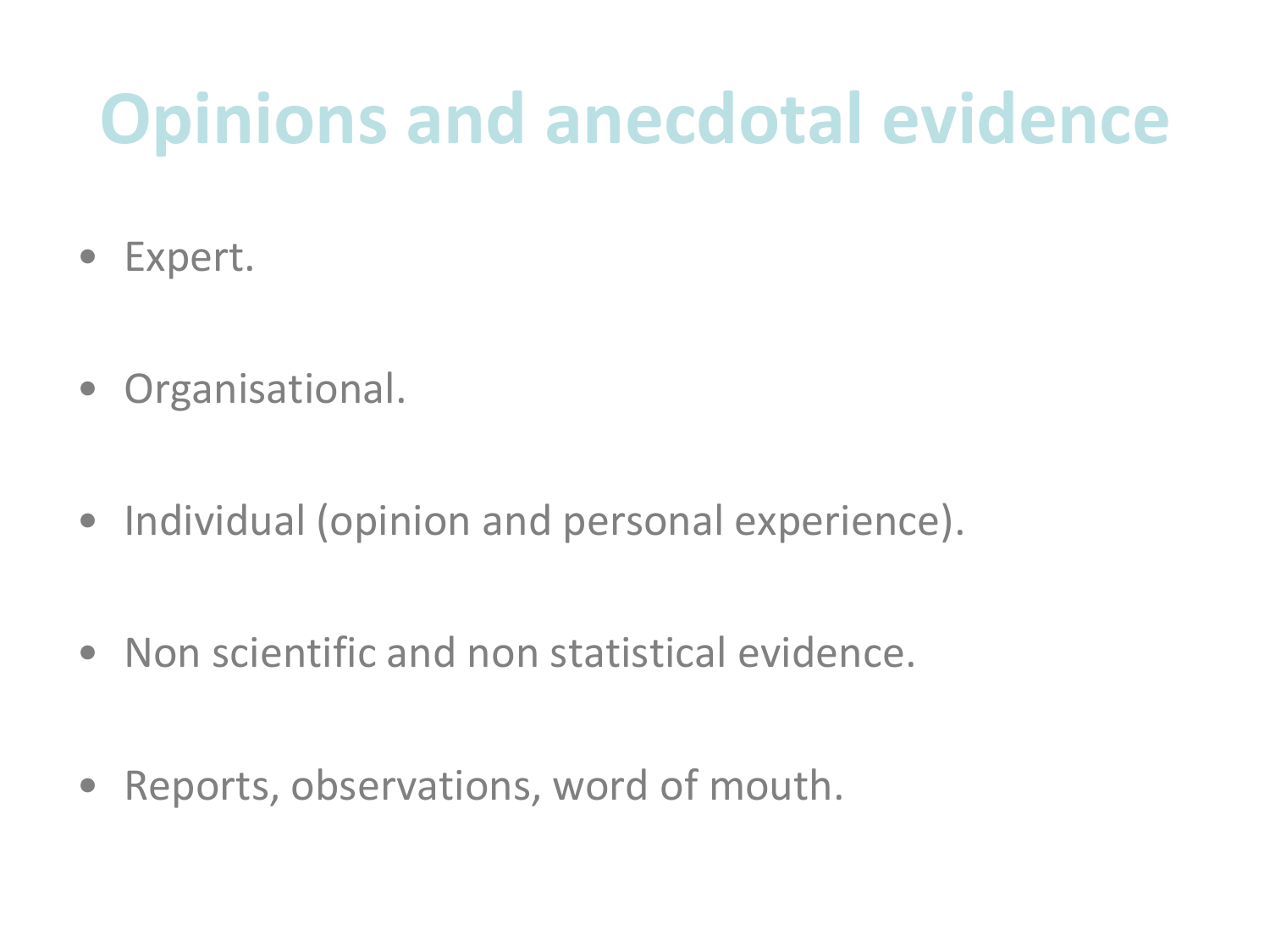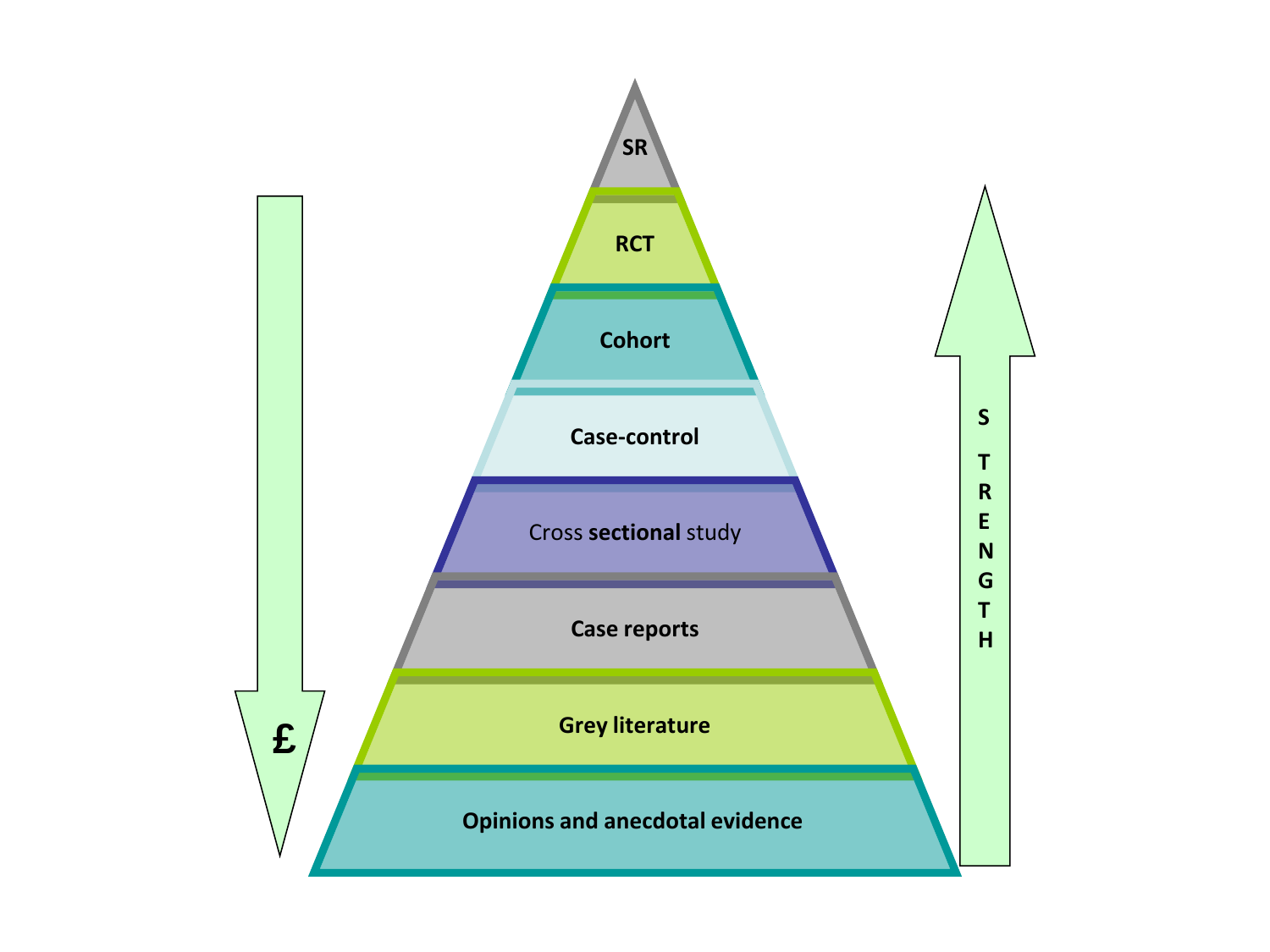## **Things to think about…..**

- Useful when critiquing evidence base for decision making.
- Ranking of evidence, versus that which is most relevant to practice.
- Bradford Hill criteria: cause and effect.
- 'Publication Bias' e.g. strength of the research literature and those with favourable results.
- Quality of the research.
- Cost, time and feasibility.
- Practical application e.g. ethics.
- The audience and purpose.
- Focus on quantitative research methodologies.
- Useful when critiquing evidence base for decision making.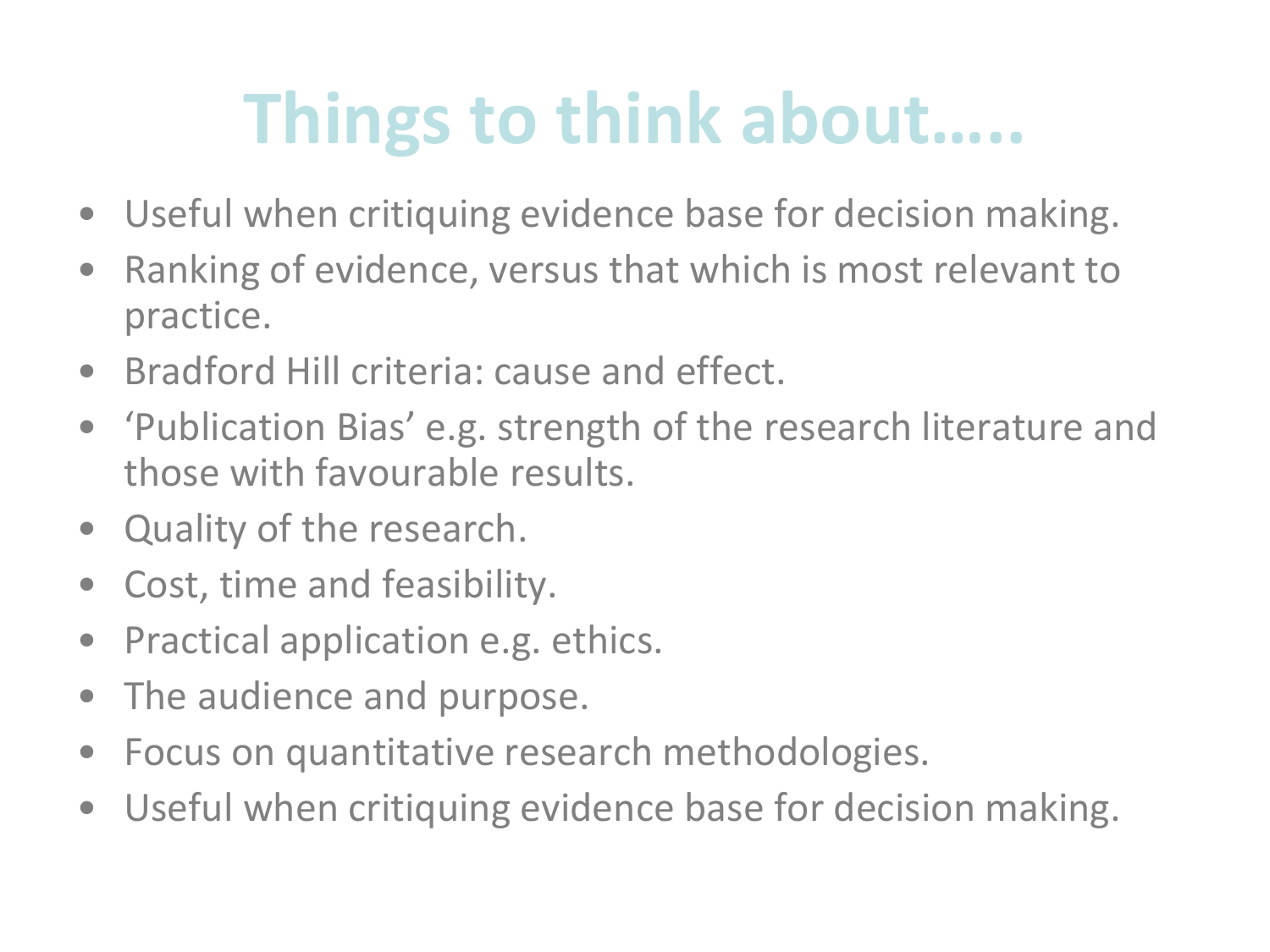#### **More info………**

- Health Knowledge
- The Cochrane Collaboration
- NICE
- Centre for Evidence-Based Medicine
- Bandolier
- Greenhalgh T (1997) How to read a paper; 19, 315.